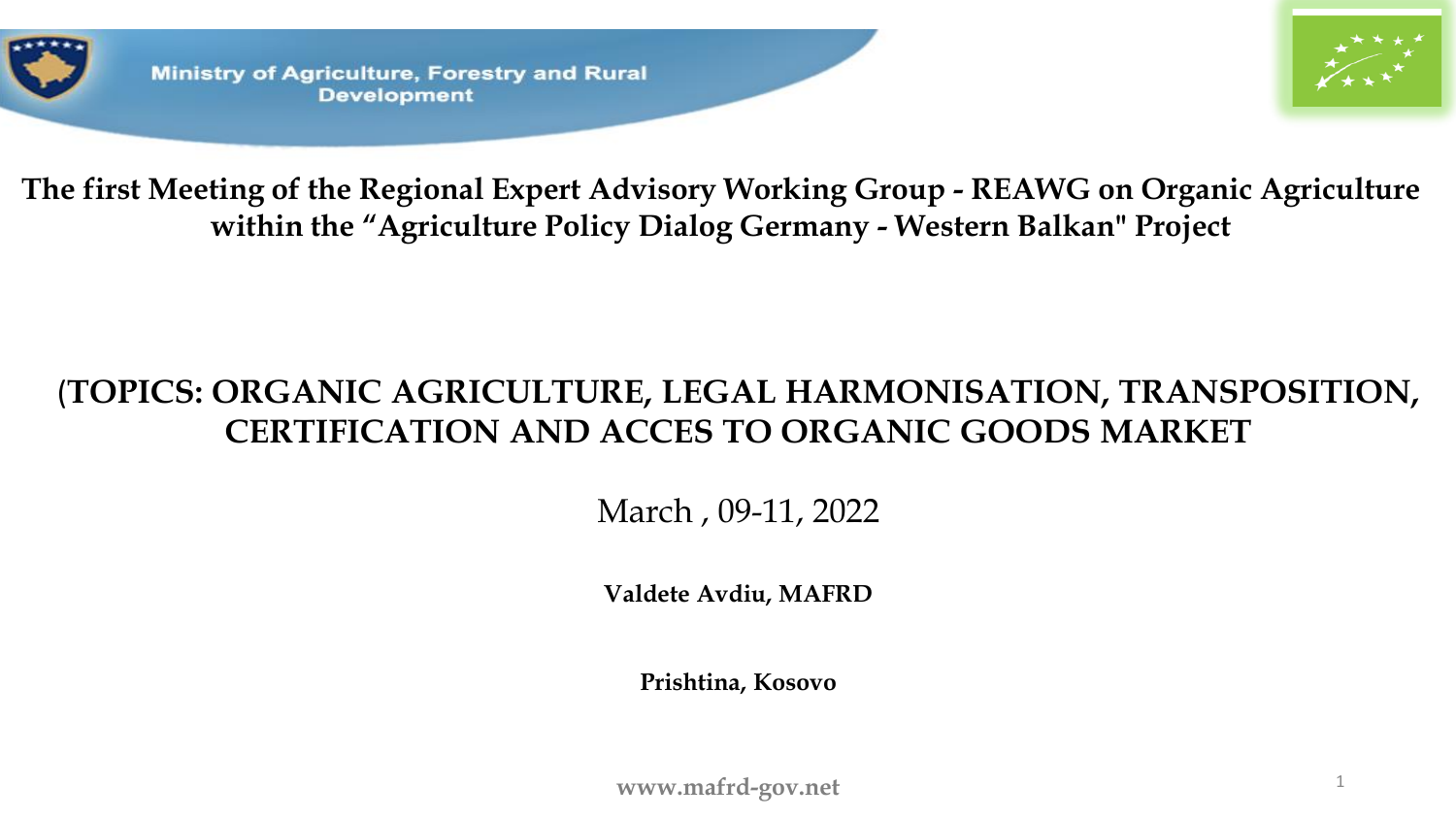

# **Implementation of the Existing Law No. 04/L-085 on Organic Farming**

❑ The Law No. 04/L-085 on Organic Farming was constructed pursuant to the Council Regulation (EC) No. **834/2007** on organic production and labelling of organic products, and the Commission Regulation (EC) No. **889/2008** laying down detailed rules for its implementation.

❑ With the support of Italian project KOSAGRI and TAIEX specialists, the MAFRD prepared eight Administrative Instructions in order to implement the Law 04/L-85 on organic farming effectively:

❑ the Tables of Concordance constituted the guidelines for the AI , which explain the procedures for the approximation and alignment with the EU Legislation.

❑ After signing the AI in 2019, the MAFRD-Organic Farming staff with the Organic Agriculture Commission and the relevant stakeholders started immediately with the concrete implementation of the NOAP

The Administrative Instructions read as follow:

- *1. AI No. 01/2019 on duties, responsibilities and composition of the Commission on organic farming;*
- *2. AI No. 02/2019 on organic production control system, Control Authority, control bodies and the rules for their implementation;*
- *3. AI No. 03/2019 laying down the rules for organic plant production;*
- *4. AI No. 04/2019 laying down the rules for organic livestock production and feed;*
- *5. AI No. 05/2019 laying down the rules on organic aquaculture production;*
- *6. AI No. 06/2019 on criteria, standards and conditions for imports of organic products in Kosovo;*
- *7. AI No. 07/2019 on designation of the organic production logo and specific requirements for labelling;*
- *8. AI No. 08/2019 laying down the rules for production and methods for organic processed products.*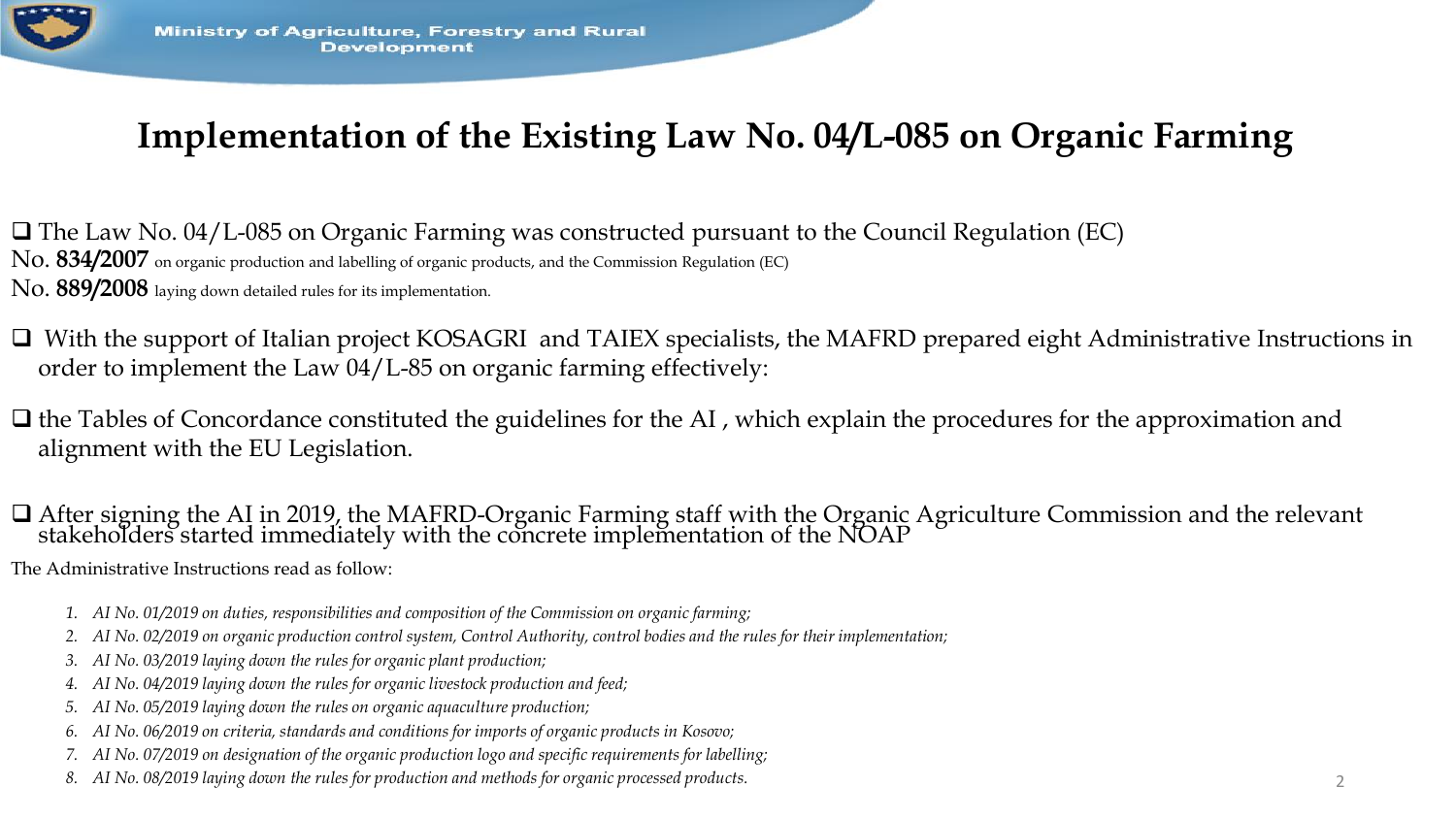

# **The Certification and Control System**

#### **Control System**

The MAFRD represents the Competent Authority, and it is responsible for the organisation of the control system. Therefore the Competent Authority is implementing the AI *No.02/2019 on organic production control system, Control Authority, certification and control bodies and the rules for their implementation.* 

#### **Certification and Control Capacity for Organic Farming**

Referring to the AI No 02/2019 *on Control System, Control Authority, Control Bodies and the rules for their implementation* regarding to the regulation about the authorisation by the Competent Authority of the Control Bodies operating in Kosovo, the following control bodies are **operating already, or have been applying for operation in Kosovo:**

- ❑ **Albinspekt XK-BIO-139**
- ❑ **Q-check P.C XK-BIO-179**
- ❑ **Organskakontrola.ba XK-BIO-101**
- ❑ **Bio-inspecta.ch XK-BIO-161**

## **Committee on Organic Farming**

• The Committee on Organic Farming (COF) was established with the decision by the Permanent Secretary of the MAFRD, pursuant to the AI No.01/2019 on duties, responsibilities and composition of the commission on organic farming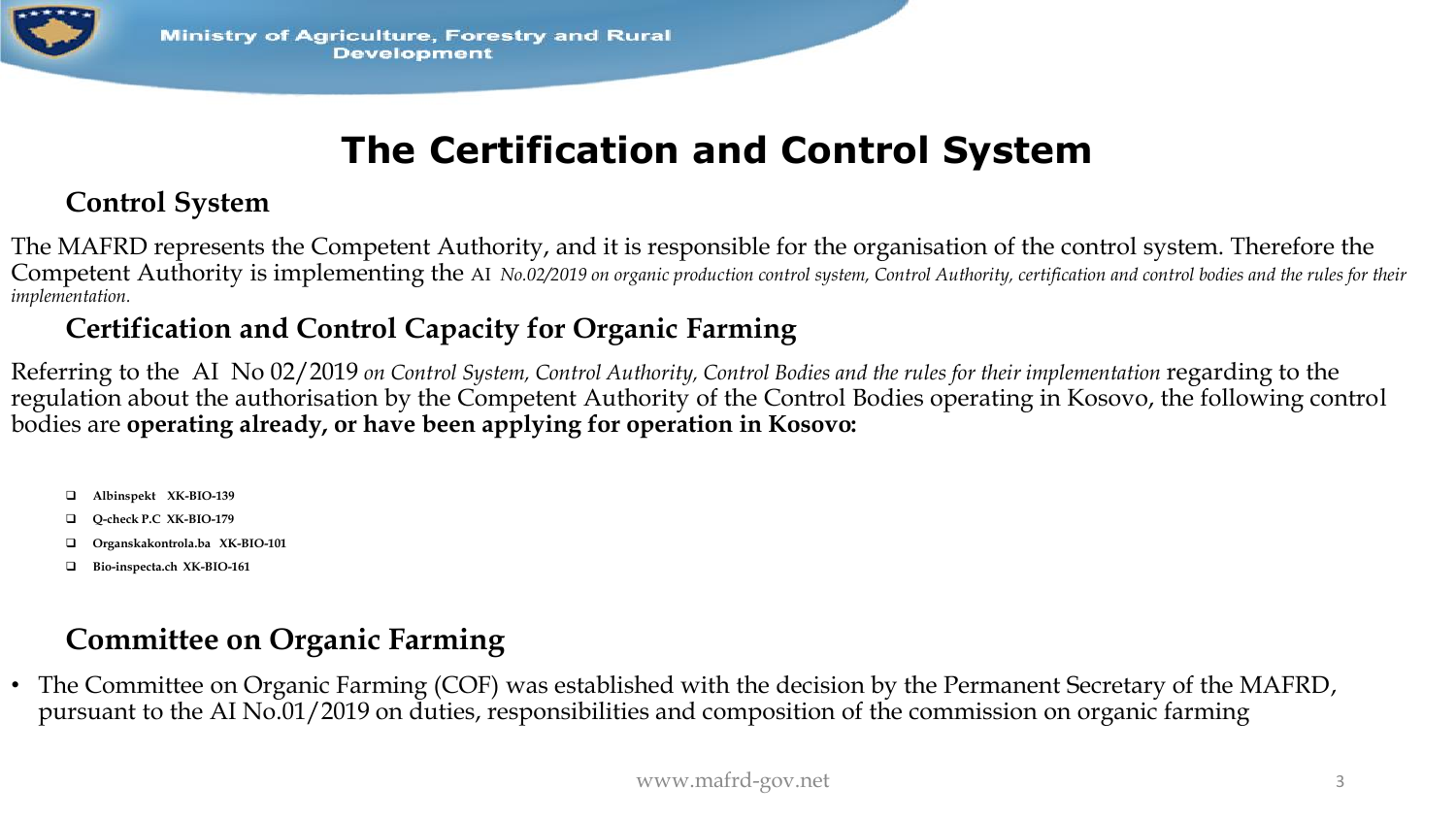

### **Ex-Post evaluation of the regulatory impact of the Law No.04 / L-085 on Organic Farming for the period 2013 to 2019**

❑ Based on the 2020 Legislative Program *approved by the Government of the Republic of Kosovo*, the Ex-Post evaluation of the regulatory impact of the Law No.04 / L-085 on Organic Farming has been completed. (dt.16.12.2020).

❑ During the work on the Ex-Post Evaluation it had been identified that the organic farming sector has started to grow and develop in recent years, but there are many challenges that need to be faced by farmers and institutions.

### **Ex post law: recommendation**

❑ MAFRD should start the work for harmonization of the **Law No. 04/L-85 on Organic Farming**, with the new Organic Law of the European Union **2018/848**.

The MAFRD already prepared a draft (transformed the Regulation No 2018/848 to this new Kosovo National Law on Organic Production and Labelling of Organic Products), and the MAFRD needs now an international expert for revision, overview, review, (*as well as adjustment if it seems necessary of this prepared MAFRD-document).*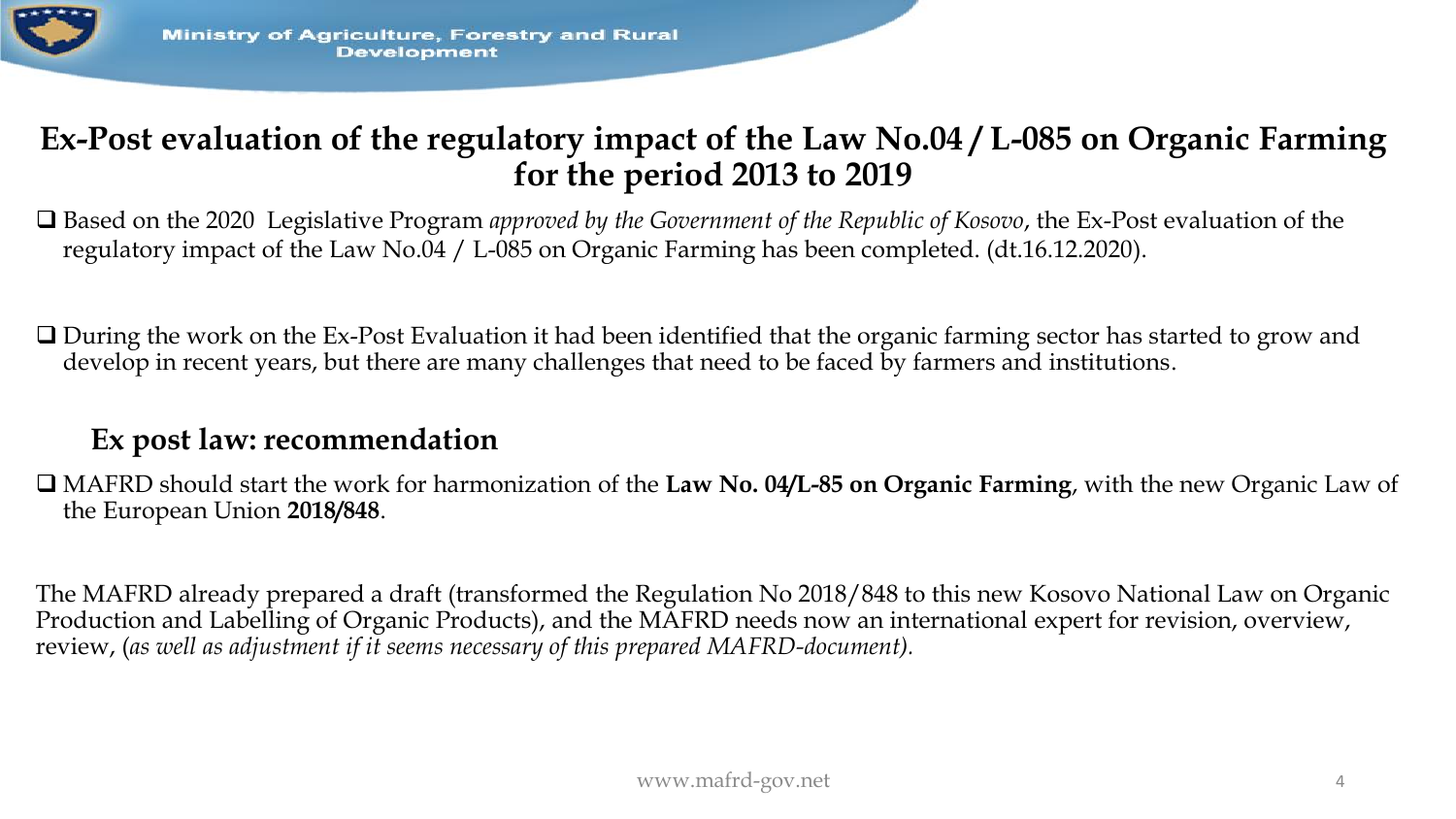

## **The statistics indicate the following facts for 2020 for the total territory of Kosovo- Market Access**

#### **Production Volume**

- ➢ A total of **480 ha cultivated** with medicinal and aromatic plants, (*with 16 different cultivated species*).
- $\geq$  522.47 ha cultivated with organic pumpkin seeds;
- ➢ 34.07 ha Walnut (Juglans regia).

**Collection of medicinal plants/herbs, mushrooms, and fruits/berries (non-wood forest products)**

- ➢ **373.488 ha** certified organic forest zones are eligible for the collection of medicinal plants
- $\geq$  35 certified companies are operating in the medicinal and aromatic plants business;
- $\triangleright$  45 collection centers in the whole territory of Kosovo (*These 45 collection centers organize collection, drying and sub-processing of wild and medicinal plants)*
- $\geq 3.200$  families and individual collectors (in total around 20.000 persons involved) generate income with the collection of medicinal plants/herbs, mushrooms, and fruits/berries.

#### **Marketing of the organic farming products:**

- ➢ Export is realized with the semi-processed products , and 12 millions euro realized export
- ➢ Where 95% of production was exported to Germany, Austria and Switzerland, Holland ect.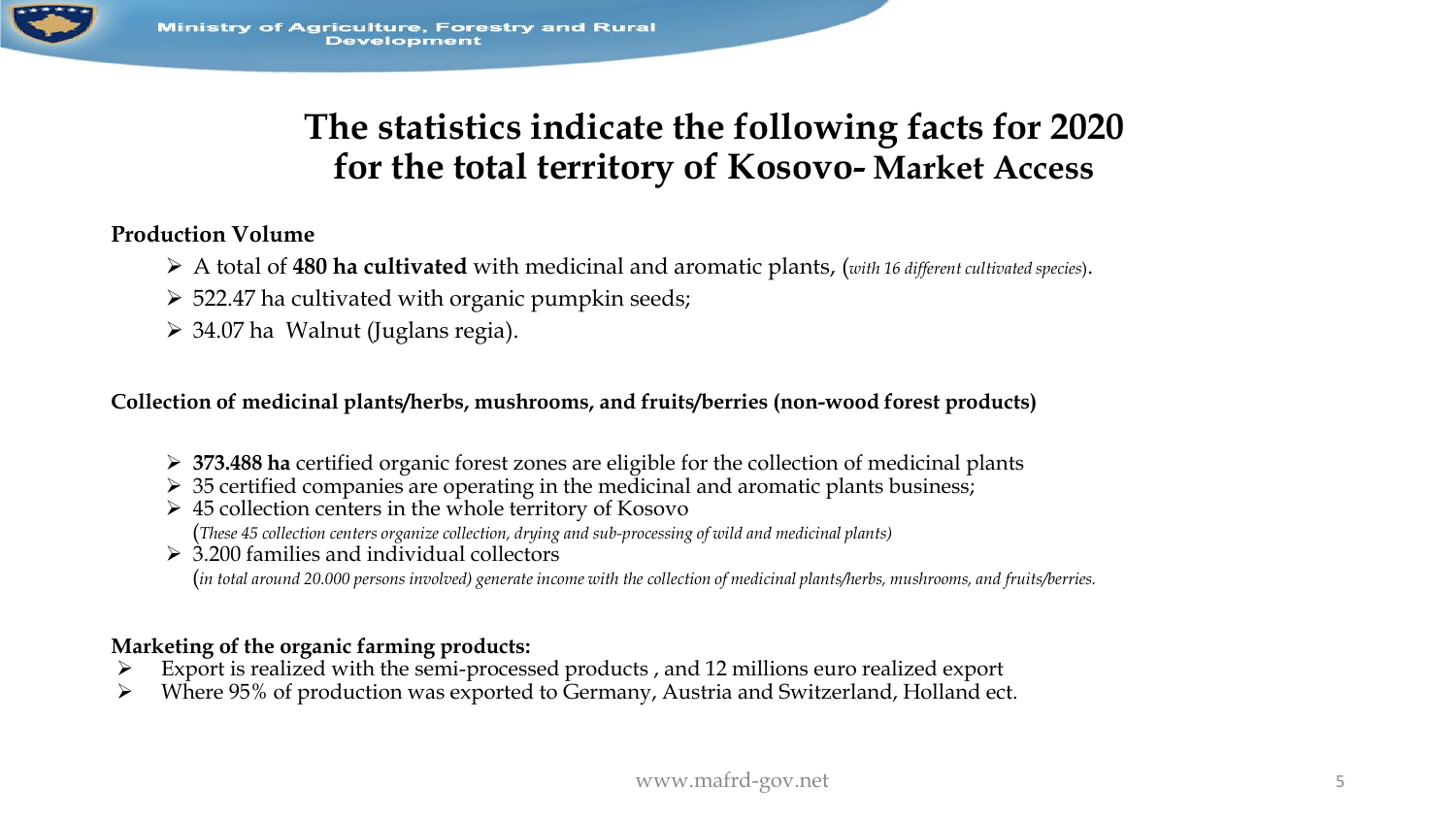#### *The MAFRD/Kosovo is kindly asking for technical support for the :*

- 1. Construction of the MAFRD-Concept Document for the new Kosovo National Law on organic production and labelling of organic products to the Kosovo Parliamentary Process. *The MAFRD must deliver this Concept Document to the Kosovo Parliament, and the MAFRD must justify the reason why the transformation and implementation of the Regulation No 2018/848 of the EU-Council and the EU-Parliament into the new Kosovo National Law on Organic Production and Labelling of Organic Products is mandatory, obligatory for the Kosovo Parliament,*
- 2. The MAFRD already prepared a draft (transformed the Regulation No 2018/848 to this new Kosovo National Law on Organic Production and Labelling of Organic Products), and the MAFRD **needs now an international expert for revision, overview, review, as well as adjustment** if it seems necessary of this prepared MAFRD-document.
- 3. Adjustment, new formulation, adaptation of the current **MAFRD-Administrative Instructions** and formulation of new MAFRD-Administrative Instructions, as they will seem necessary on the basis of the new Kosovo National Law on Organic Production and Labelling of Organic Products,